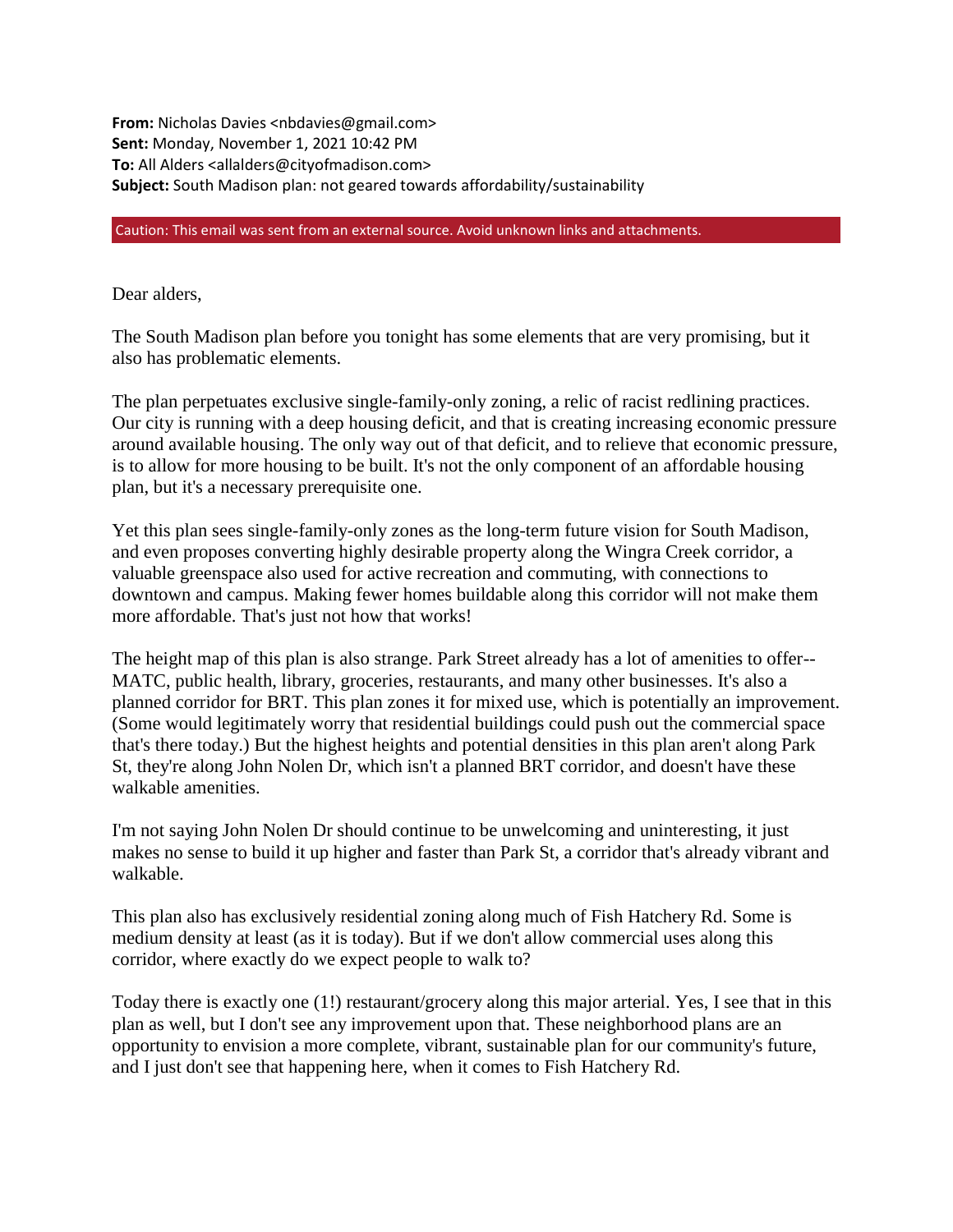I don't know what to recommend to you at this point. It seems like there is some push and pull with people who bought into South Madison very early on, people who never want to see it become part of urban Madison. But we're talking about a neighborhood only two miles from downtown. Of course more people will want to live there. The question is whether that means displacing the people who live there today. If there's enough housing available, that doesn't have to happen. But I'm worried that this plan doesn't enable the densification that requires.

If there's any way to correct this plan, and chart a course for a more affordable, sustainable vision for South Madison, I urge you to do so.

Thank you,

Nick Davies 3717 Richard St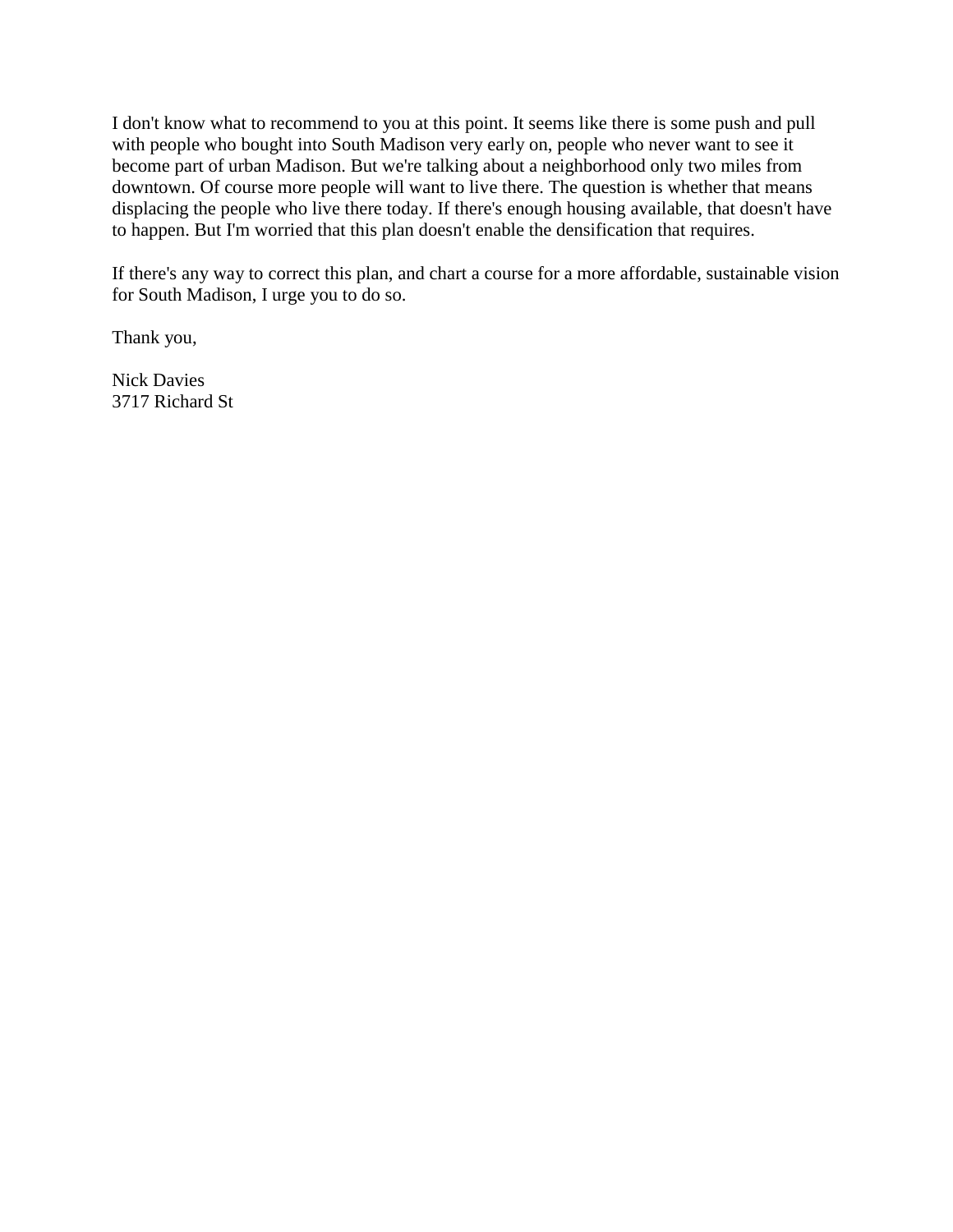**From:** Chris Wagner <cwagnerz@yahoo.com> **Sent:** Tuesday, November 2, 2021 12:31 PM **To:** All Alders <allalders@cityofmadison.com> **Subject:** Olin Park and Turville Point Conservation Park Dear Alders, Caution: This email was sent from an external source. Avoid unknown links and attachments.

The draft South Madison Plan Update's height map for the John Nolen Drive and East Olin Avenue corridors and proposed new land use for the Olin Triangle will likely have profound impacts, including potentially negative impacts on Olin Park and Turville Point Conservation Park, two of Madison's "natural gems:" including:

• Altering the view from within the parks and from points all around Madison

• Increasing bird strikes along an important migratory route due to the amount and height of building glass

• Compromising the uses and enjoyment of Olin Park and Turville Point Conservation Park and the Wingra Creek parkway and bike path.

I am writing to appeal to you to consider the following when planning development around the Olin Park and Turville Point Conservation Park area. I am asking you to:

• Protect and preserve South Madison's parks and open areas, especially important in a Conservation Park.

• Revise the proposed height map to respect the impacts of new development on the surrounding natural areas and adjacent neighborhoods

• Investigate the impacts of the proposed height map and change in land use for the Olin Triangle on nearby natural areas and adjacent neighborhoods

• Instruct the city's Planning staff to call additional South Madison Plan Update community meetings with citizens to:

-- Allow reconsideration of staff's proposed height map and land use changes along the John Nolen Drive and East Olin Avenue corridors

-- Solicit public feedback on these last-minute additions to the draft plan prior to final submission, in keeping with the Common Council's approved participatory process for the South Madison Plan Update.

Thank you for your consideration of my request.

Sincerely,

Christina Wagner 1009 High St. Madison, WI 53715 608-658-2272